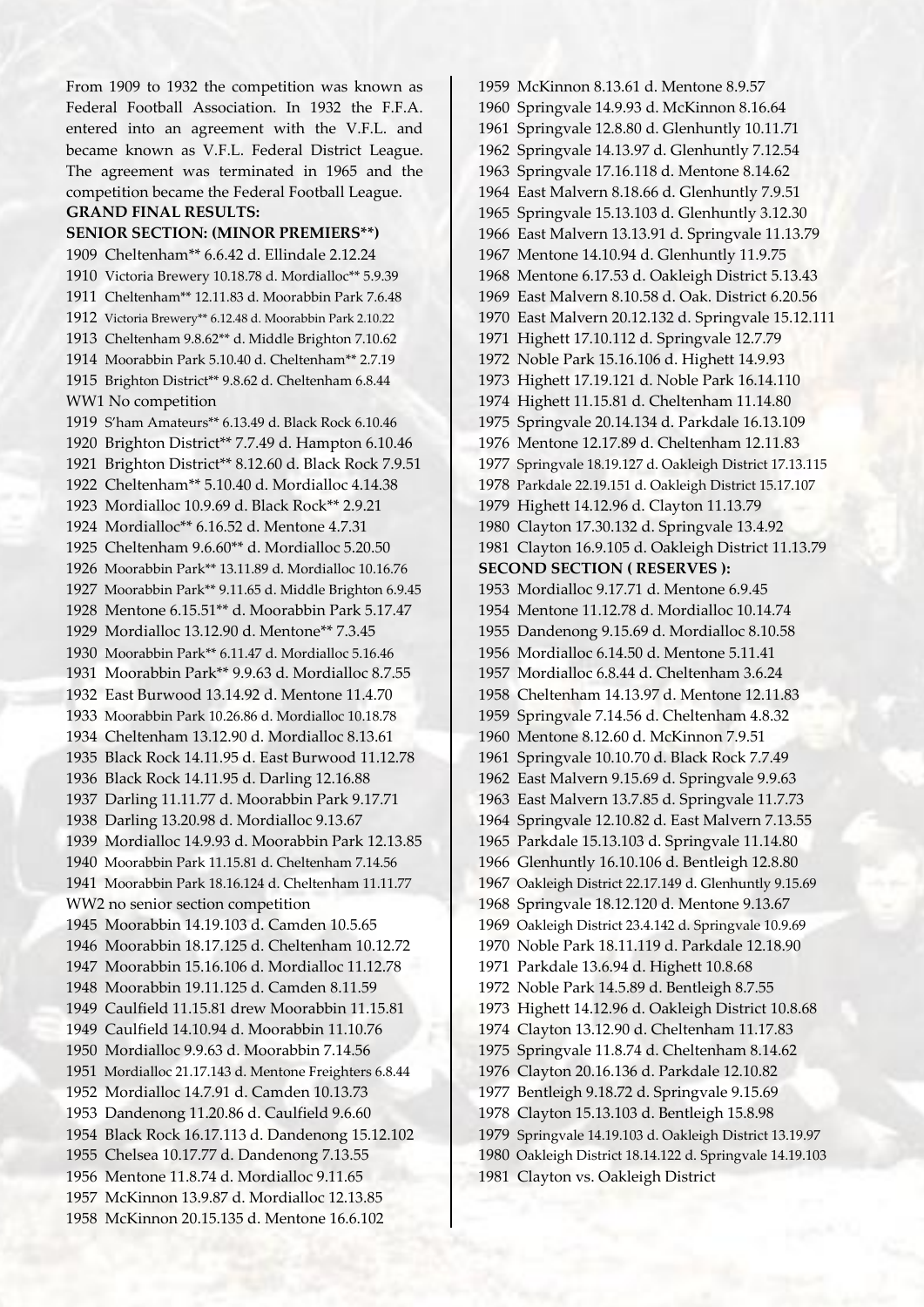## *Federal Football Association*

## **B GRADE (KNOWN AS ''DISTRICT'' SECTION 1935-36):**

1934 Cheltenham B 17.9.111 d. Regents Park 15.7.97 1935 Mentone 11.10.76 d. Cheltenham District 8.17.65 (Replay first Grand Final 16.16.112. to 17.10.112) 1936 Chelsea 22.13.145 d. Highett 16.13.109 1937 Chelsea 13.20.98 d. Highett 12.12.84 1938 Caulfield 18.12.120 d. Highett 16.11.107 1939 Highett 15.21.111 d. Edithvale-Aspendale 16.9.105 1940 E'vale-A'dale 15.19.109 d. Black Rock 10.13.73 **JUNIOR SECTION ( THIRDS ):** 1911 Mordialloc 7.10.52 d. Cheltenham 4.3.27 1912 Mordialloc 6.5.41 d. East Elsternwick 5.10.40 (Replay first Grand Final 7.13.55 each) 1913 Mordialloc 7.12.54 d. East Elsternwick 8.2.50 1914 East Elsternwick 7.14.56 d. Gardenvale 3.12.30 1915 Glenhuntly 9.12.66 d. Sandringham Amats. 8.10.58 1916-21 No competition 1922 North Brighton 10.16.76 d. Cheltenham 8.6.54 1923 North Brighton 7.14.56 d. Sandringham Amats. 5.11.41 1924 North Brighton 7.13.55 d. Sandringham Amats. 6.11.47 1925 Sandringham Juniors 6.8.44 d. Black Rock 3.10.28 1926 Chelsea 10.8.68 d. Cheltenham 9.9.63 1927 Brightonvale 8.12.60 d. Chelsea Juniors 7.14.56 1928 C'ham 16.11.107 d. Brighton T. S.O. Bs. 8.13.61 1929 Cheltenham 8.16.64 d. Mordialloc 7.14.56 1930 North Brighton 13.11.89 d. Mordialloc 9.8.62 1931 Chelsea 14.7.91 d. Mordialloc 3.12.30 1932 Chelsea 9.18.72 d. Mordialloc 9.14.68 1933 C'ham Dist. 15.15.105 d. Moorabbin 13.11.89 1934 – 1941 No competition 1942 Cheltenham 14.27.111 d. Mentone 13.10.88 1943 Mordialloc 15.10.100 d. Chelsea 11.15.81 1944 Chelsea 8.9.47 d. Highett 4.18.44 1945 Camden 13.13.91 d. Black Rock 10.20.80 1946 Camden 14.21.105 d. Mentone 7.11.53 1947 Chelsea 11.13.79 d. Camden 6.10.46 1948 Camden 16.21.117 d. Cheltenham 11.8.74 1949 Black Rock 17.13.115 d. Cheltenham 7.7.49 1950 Mentone 16.15.111 d. Black Rock 7.8.50 1951 Mentone 19.11.125 d. Edithvale-Aspendale 14.10.94 1952 Mentone 16.15.111 d. Edithvale-Aspendale 11.5.71 1953 No competition 1954 Clayton 9.12.66 d. Highett 7.7.49 1955 Chelsea 9.7.61 d. Mordialloc 7.9.51 1956 Black Rock 8.7.55 d. Mentone 4.10.34 1957 Mentone 12.12.84 d. Black Rock 6.7.43 1958 Mentone 6.8.44 d. McKinnon 4.5.29 1959 McKinnon 13.9.87 d. Cheltenham 9.6.60 1960 McKinnon d. Springvale 1961 Mentone 11.12.78 d. Black Rock 4.7.31 1962 Mentone 11.10.76 d. East Malvern 8.10.58 1963 Bentleigh 14.14.98 d. Parkdale 7.4.46 1964 Bentleigh 11.4.70 d.Mentone 9.11.65 1965 Glenhuntly 10.8.68 d. McKinnon 7.11.53

1966 Mentone 10.6.66 d. Noble Park 6.12.48 1967 Cheltenham 11.10.76 d. McKinnon 9.14.68 1968 Cheltenham 10.8.68 d. Mentone 10.7.67 1969 Mentone 8.13.61 d. Springvale 7.5.47 1970 McKinnon 7.9.51 d. Parkdale 3.7.25 1971 Bentleigh 11.13.79 d. Mentone 7.7.49 1972 Glenhuntly 13.11.89 d. Highett 10.11.71 1973 Bentleigh 14.7.91 d. Noble Park 8.11.59 1974 Cheltenham 16.13.109 d. Noble Park 5.12.42 1975 Cheltenham 16.20.116 d. Glenhuntly 16.10.106 1976 Noble Park 12.11.83 d. Parkdale 6.5.41 1977 Noble Park 16.8.104 d. Mentone 9.7.61 1978 Oak. Districts 13.15.93 d. Cheltenham 13.9.87 1979 Noble Park 12.10.82 d. Oakleigh District 9.9.63 1980 Noble Park 12.15 87 d. Springvale 9.14.68 1981 Springvale vs. Noble Park **FOURTH SECTION:** 1961 Bentleigh 13.19.97 d. Springvale 3.7.25 1962 Cheltenham 8.6.54 d. Bentleigh 5.4.34 1963 Bentleigh 19.12.138 d. Springvale 4.5.29 1964 Bentleigh d. Mentone 1965 Springvale 7.9.51 d. Noble Park-Harrisfield 6.9.45 1966 Springvale 10.6.66 d. Mentone 8.15.63 1967 Springvale 9.14.68 d. Oakleigh District 7.11.53 1968 Cheltenham 9.14.68 d. Noble Park 7.8.50 1969 Noble Park 13.10.88 d. Parkdale 9.8.62 (Replay first Grand Final 7.11.53 to 8.5.53) 1970 Bentleigh 16.16.112 d. Noble Park 6.8.44 1971 Noble Park 11.17.83 d. Bentleigh 12.10.82 1972 Parkdale 19.19.133 d. Noble Park 9.7.61 1973 Glenhuntly 17.11.113 d. Cheltenham 8.12.60 1974 Bentleigh 11.11.77 d. Parkdale 4.3.27 1975 Noble Park 18.14.122 d. Cheltenham 14.11.95 1976 Noble Park 11.10.76 d. Springvale 10.9.69 1977 Oakleigh District 13.9.87 d. Springvale 12.10.82 1978 Noble Park 14.11.95 d. Cheltenham 7.6.48 1979 Springvale 8.13.61 d. Noble Park 8.10.58 1980 Noble Park 8.15.63 d. Cheltenham 8.14.62 1981 Springvale vs. Cheltenham